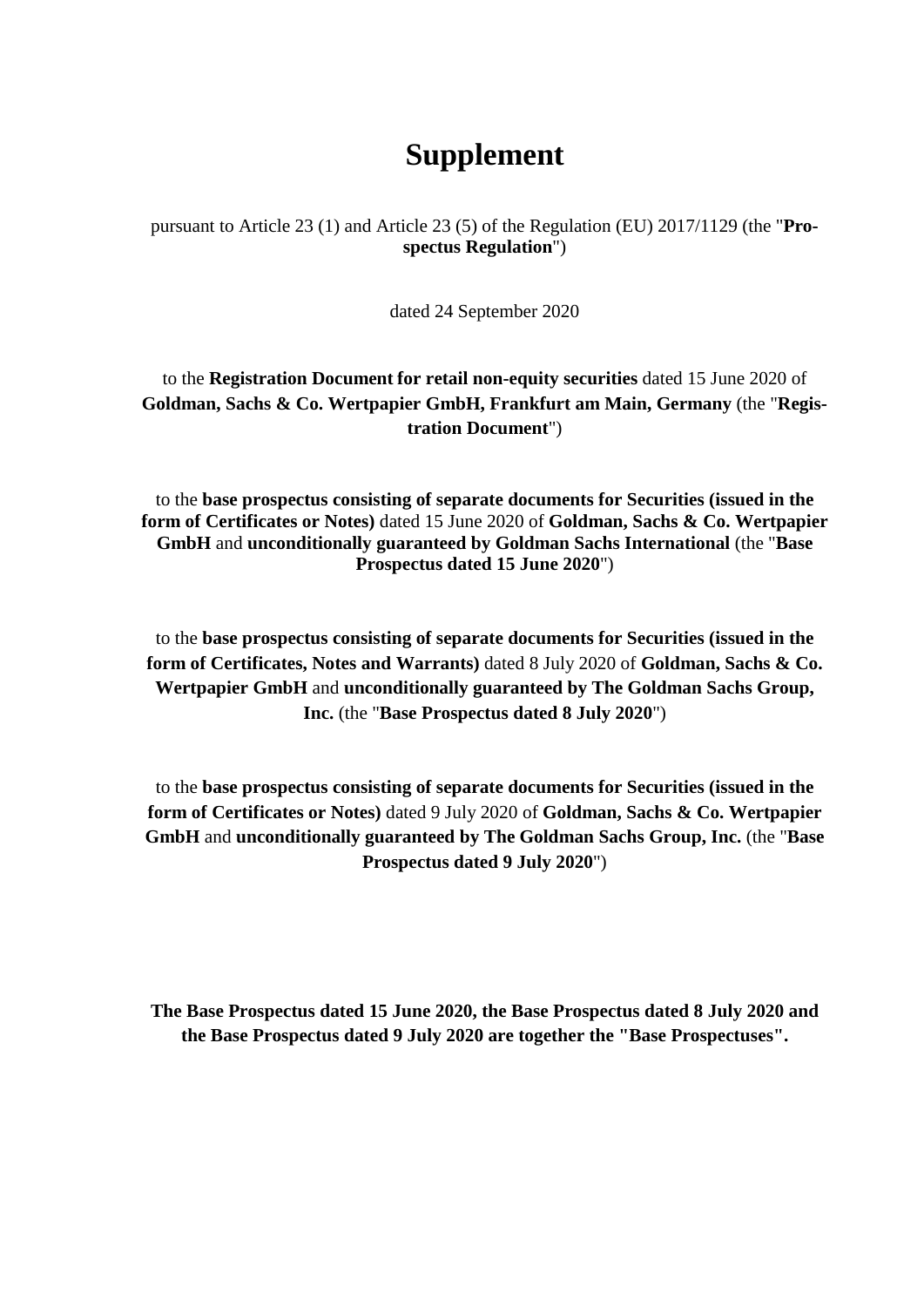# **Documents to be supplemented:**

Documents to be supplemented are:

- (i) the Registration Document as part of the Base Prospectuses,
- (ii) the Base Prospectus dated 15 June 2020 composed of the Registration Document and the Securities Note for Securities (issued in the form of Certificates or Notes) dated 15 June 2020 of Goldman, Sachs & Co. Wertpapier GmbH and unconditionally guaranteed by Goldman Sachs International,
- (iii) the Base Prospectus dated 8 July 2020 composed of the Registration Document and the Securities Note for Securities (issued in the form of Certificates, Notes and Warrants) dated 8 July 2020 of Goldman, Sachs & Co. Wertpapier GmbH and unconditionally guaranteed by The Goldman Sachs Group, Inc. and
- (iv) the Base Prospectus dated 9 July 2020 composed of the Registration Document and the Securities Note for Securities (issued in the form of Certificates or Notes) dated 9 July 2020 of Goldman, Sachs & Co. Wertpapier GmbH and unconditionally guaranteed by The Goldman Sachs Group, Inc.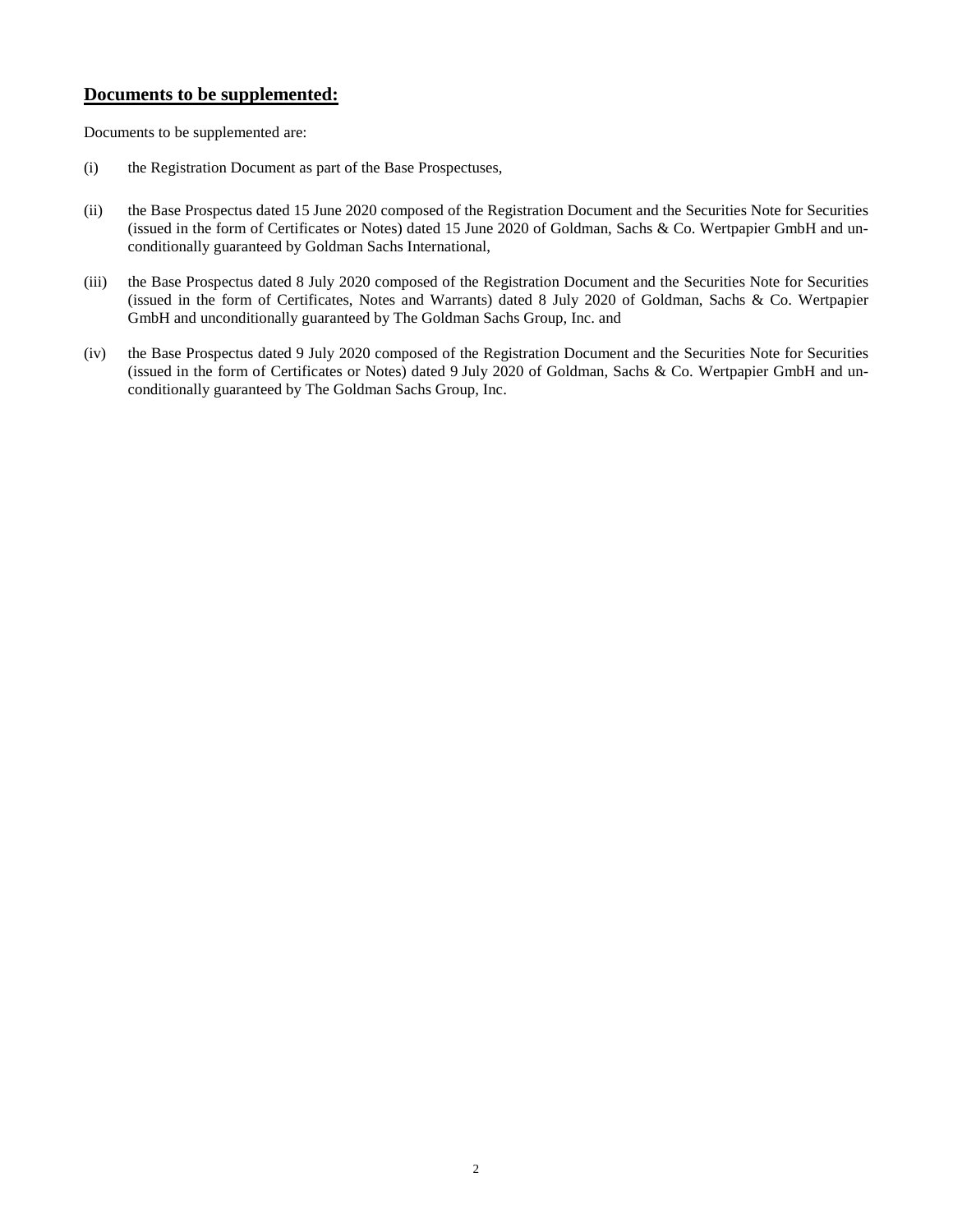The significant new factor resulting in this supplement (the "**Supplement**") is the publication of the unaudited semi-annual financial statements of Goldman, Sachs & Co. Wertpapier GmbH for the period ended 30 June 2020 for the first half of the financial year 2020 on 18 September 2020.

Due to this Supplement the information contained in the Registration Document shall be supplemented as follows:

*1. In the Registration Document the information in the second paragraph of subsection "V. Trend information" of section "C. Information about Goldman, Sachs & Co. Wertpapier GmbH" on page 11 shall be replaced by the following information:* 

"Since the end of the last financial period for which financial information has been published (30 June 2020) to the date of this Registration Document, there has been no significant change in the financial performance of GSW."

*2. In the Registration Document after the first of paragraph "3. Auditing of historical financial information" of subsection "VII. Financial information concerning GSW's assets and liabilities, financial position and profit and losses" of section "C. Information about Goldman, Sachs & Co. Wertpapier GmbH" on page 13 the following paragraph shall be added:*

"The financial information of GSW for the first half of the financial year 2020 has not been audited."

*3. In the Registration Document the paragraph entitled "5. Significant change in GSW's financial position" under "VII. Financial Information concerning the GSW's Assets and Liabilities, Financial Position and Profit and Losses" of section "C. Information about Goldman, Sachs & Co. Wertpapier GmbH" on page 13 shall be replaced by the following paragraphs:* 

## **"5. Significant change in GSW's financial position**

Since the end of the last financial period for which interim financial information has been published (30 June 2020) no significant change in the Issuer's financial position has occurred.

#### **6. Unaudited interim financial statements for the period ended 30 June 2020**

The financial information of GSW for the first half of the financial year 2020 (German Commercial Code (*Handelsgesetzbuch – HGB*)) are incorporated by reference pursuant to Article 19 of the Prospectus Regulation (detailed information about the pages in the financial statements can be found in section "X. Information incorporated by reference")."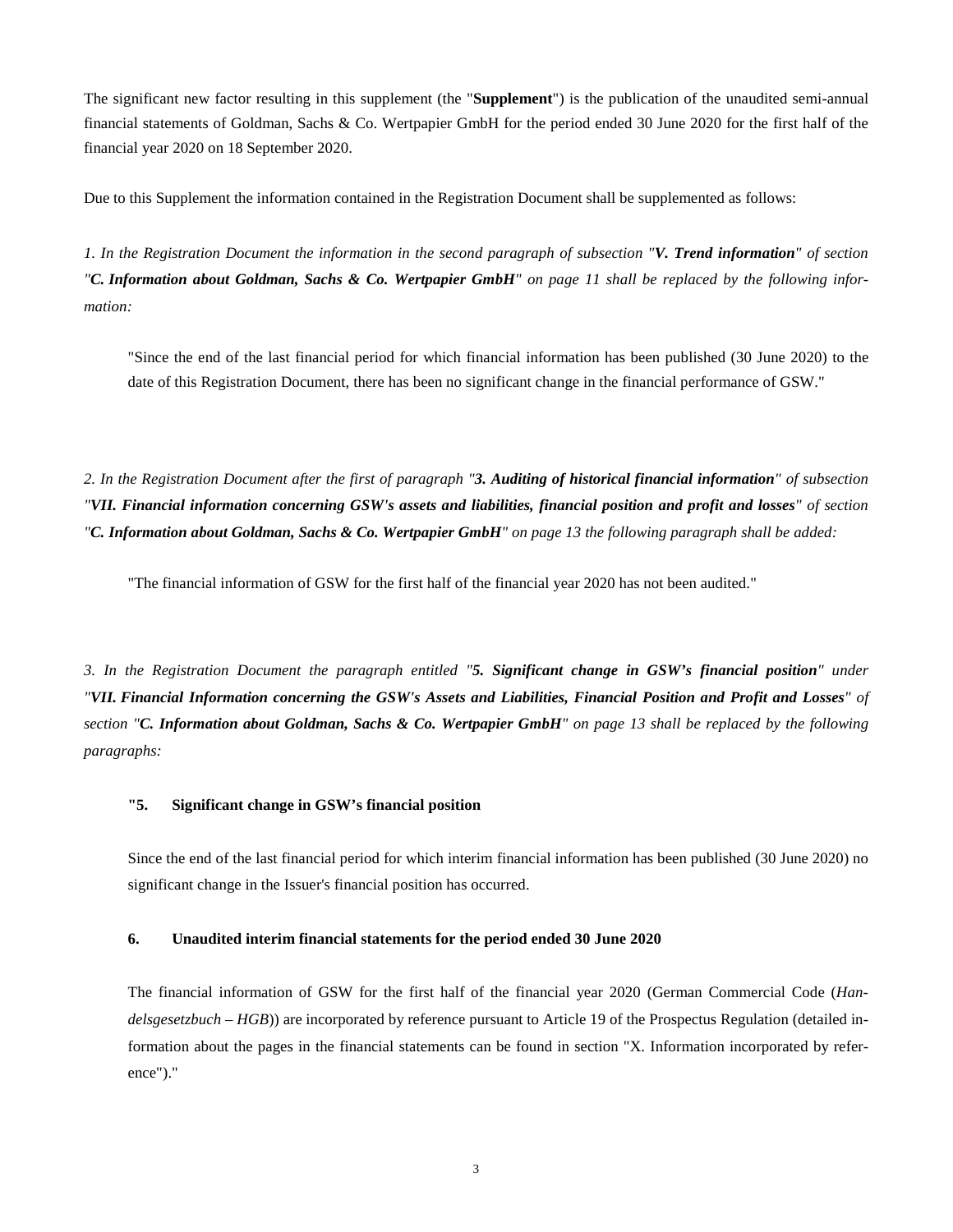*4. In the Registration Document in subsection "IX. Documents available" of section "C. Information about Goldman, Sachs & Co. Wertpapier GmbH" on page 14 the following point shall be added at the end of the list:* 

["-](http://-/) the unaudited semi-annual financial statements of Goldman, Sachs & Co. Wertpapier GmbH for the period ended 30 June 2020 for the first half of the financial year 2020 [https://www.goldmansachs.com/investor](https://www.goldmansachs.com/investor-relations/financials/subsidiary-financial-info/gsw/1260-Financials-2020-HY.pdf)[relations/financials/subsidiary-financial-info/gsw/1260-Financials-2020-HY.pdf."](https://www.goldmansachs.com/investor-relations/financials/subsidiary-financial-info/gsw/1260-Financials-2020-HY.pdf) 

*5. In the Registration Document in paragraph "1. Documents" of subsection "X. Information Incorporated by reference" of section "C. Information about Goldman, Sachs & Co. Wertpapier GmbH" on page 15 the following point shall be added at the end of the list:* 

["-](http://-/) the unaudited semi-annual financial statements of Goldman, Sachs & Co. Wertpapier GmbH for the period ended 30 June 2020 for the first half of the financial year 2020 (the "**GSW Half Year Report 2020**")"

*6. In the Registration Document in paragraph "2. Information" of subsection "X. Information Incorporated by reference" of section "C. Information about Goldman, Sachs & Co. Wertpapier GmbH" on pages 15 the following rows shall be added at the end of the table:* 

### " *From the GSW Half Year Report 2020\*\**

| Management Report for the half year 2020 | pages $1 - 4$<br>(except for section E.a $(Prog-$<br>nose- und Chancenbericht) on<br>page 3) | VII.6. $/13$  |
|------------------------------------------|----------------------------------------------------------------------------------------------|---------------|
| <b>Balance Sheet</b>                     | page 5                                                                                       | VII.6. $/13$  |
| <b>Profit and Loss Account Statement</b> | page 6                                                                                       | VII.6. $/ 13$ |
| Notes to the Financial Statements        | pages 7 - 13                                                                                 | VII.6. / 13   |
| Statement of Changes in Equity           | page 14                                                                                      | VII.6. $/ 13$ |
| <b>Cash Flow Statement</b>               | page 15                                                                                      | VII.6. $/13$  |

\*\* The page numbers referenced above in relation to GSW Half Year Report 2020 relate to the order in which the pages appear in the PDF version of such document.

"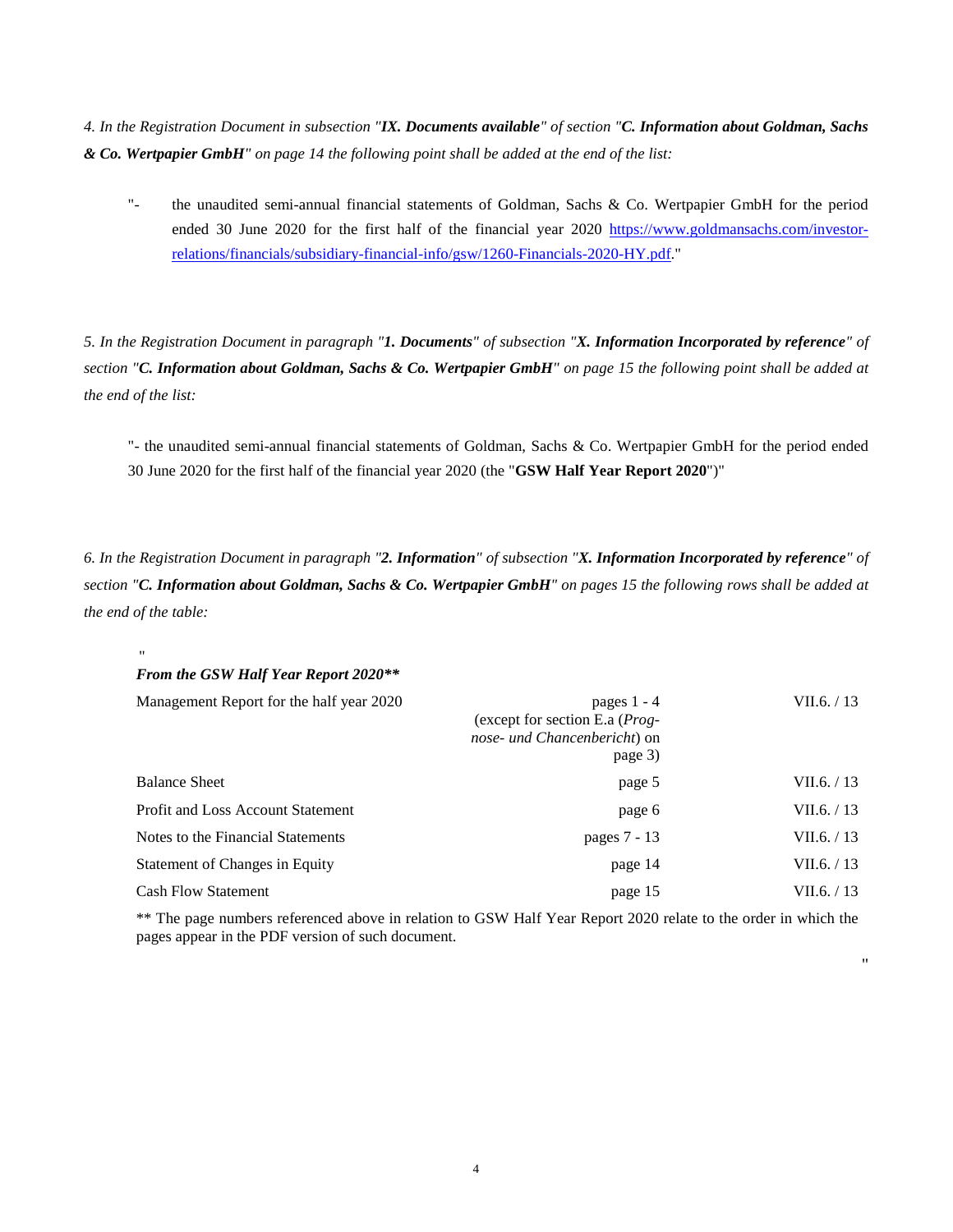*7. In the Registration Document in paragraph "2. Information" of subsection "X. Information Incorporated by reference" of section "C. Information about Goldman, Sachs & Co. Wertpapier GmbH" on pages 16 the following paragraph shall be added at the end:* 

"The GSW Half Year Report 2020 has been published on the website and can be downloaded under the following link [https://www.goldmansachs.com/investor-relations/financials/subsidiary-financial-info/gsw/1260-Financials-](https://www.goldmansachs.com/investor-relations/financials/subsidiary-financial-info/gsw/1260-Financials-2020-HY.pdf)[2020-HY.pdf](https://www.goldmansachs.com/investor-relations/financials/subsidiary-financial-info/gsw/1260-Financials-2020-HY.pdf)."